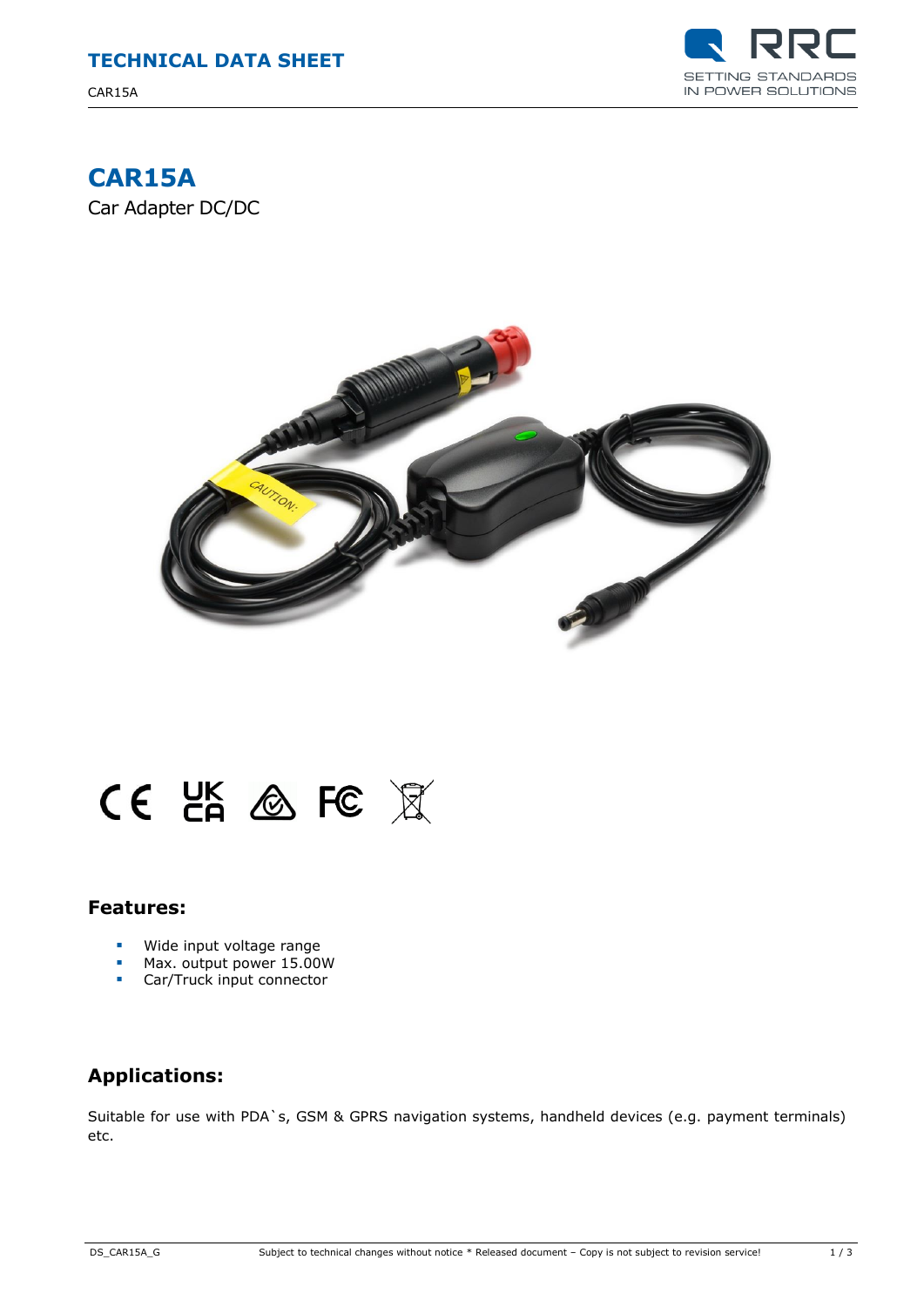CAR15A



### **Specification**

| Input                      |                                                                        |                                                  |
|----------------------------|------------------------------------------------------------------------|--------------------------------------------------|
| Voltage range              | $9.00 - 32.00$ VDC                                                     |                                                  |
| Stand-by current           | Typical 62.00mA @ 9.00V input                                          |                                                  |
|                            | Typical 36.00mA @ 32.00V input                                         |                                                  |
| Input fuse                 | 3.15A                                                                  |                                                  |
| Protection                 | Reverse polarity (input fuse)                                          |                                                  |
|                            |                                                                        |                                                  |
| <b>Output</b>              |                                                                        |                                                  |
| Voltage range              | $10.00 - 15.00V$                                                       |                                                  |
| Power                      | 15.00W cont.                                                           |                                                  |
| Initial set tolerance      | $±3%$ max.                                                             |                                                  |
| Load regulation            | $-4\%$ max.                                                            |                                                  |
| Line regulation            | $±1\%$ max.                                                            |                                                  |
| Ripple & Noise             | $< 90.00$ m $V_{\text{pk-bk}}$                                         |                                                  |
| Current limit              | Constant current                                                       |                                                  |
| Protection                 | Short circuit, over temperature protection                             |                                                  |
|                            |                                                                        |                                                  |
| <b>Environmental</b>       |                                                                        |                                                  |
|                            | Operation:                                                             | Storage:                                         |
| <b>Ambient Temperature</b> | -20°C to 40°C                                                          | -40°C to 85°C                                    |
| Pressure & Altitude        | 1200hPa to 570hPA                                                      | 1200hPa to 115hPa                                |
|                            | max. 4600m above sea level                                             | max. 15000m above sea level                      |
| Humidity (non-condensing)  | 5% to 95% r.H.                                                         | 5% to 95% r.H.                                   |
|                            |                                                                        |                                                  |
|                            |                                                                        |                                                  |
| <b>General</b>             |                                                                        |                                                  |
| Input connector            | Cigarette lighter adapter                                              |                                                  |
| Output connector           | Customer-specific                                                      |                                                  |
| Efficiency                 | Typical 85% at 100% load                                               |                                                  |
| <b>MTBF</b>                | >20000h @ 25°C ambient temperature and G <sub>B</sub> per MIL HDBK217F |                                                  |
| Green procurement          | RoHS 2011/65/EU + 2015/863/EU                                          |                                                  |
|                            | REACH 1907/2006                                                        |                                                  |
|                            | <b>WEEE 2012/19/EU</b>                                                 |                                                  |
| Indicator                  | Single green LED                                                       |                                                  |
| Ingress protection rating  | IEC60529, IP40                                                         |                                                  |
| Cooling                    | Convection cooled                                                      |                                                  |
|                            |                                                                        |                                                  |
| <b>Safety &amp; EMC</b>    |                                                                        |                                                  |
| Regulatory approvals       | Europe                                                                 | <b>CE</b>                                        |
|                            | United Kingdom                                                         | <b>UKCA</b>                                      |
| Electromagnetic Emissions  | Europe                                                                 | <b>EN55022 class B</b>                           |
|                            | <b>USA</b>                                                             | FCC15 class B<br><b>RCM</b>                      |
| Electromagnetic Immunity   | Australia & New Zealand<br><b>ESD immunity</b>                         | IEC61000-4-2, 4kV contact, 8kV air               |
|                            | Electromagnetic field immunity                                         | IEC61000-4-3, 80-1000MHz, 10V/m,                 |
|                            |                                                                        | modulation 80%/200Hz                             |
|                            | Electrical fast transient/burst immun-                                 | IEC61000-4-4, +/-1kV, 5/50ns                     |
|                            | ity test                                                               |                                                  |
|                            | Surge immunity test                                                    | IEC61000-4-5, +/-1kV,                            |
|                            |                                                                        | $1.2/50$ (8/20)µs                                |
|                            | Conducted Immunity                                                     | IEC61000-4-6, 0.15-230MHz, 10V,<br>80%, 1KHz, AM |

**- other approvals on request**